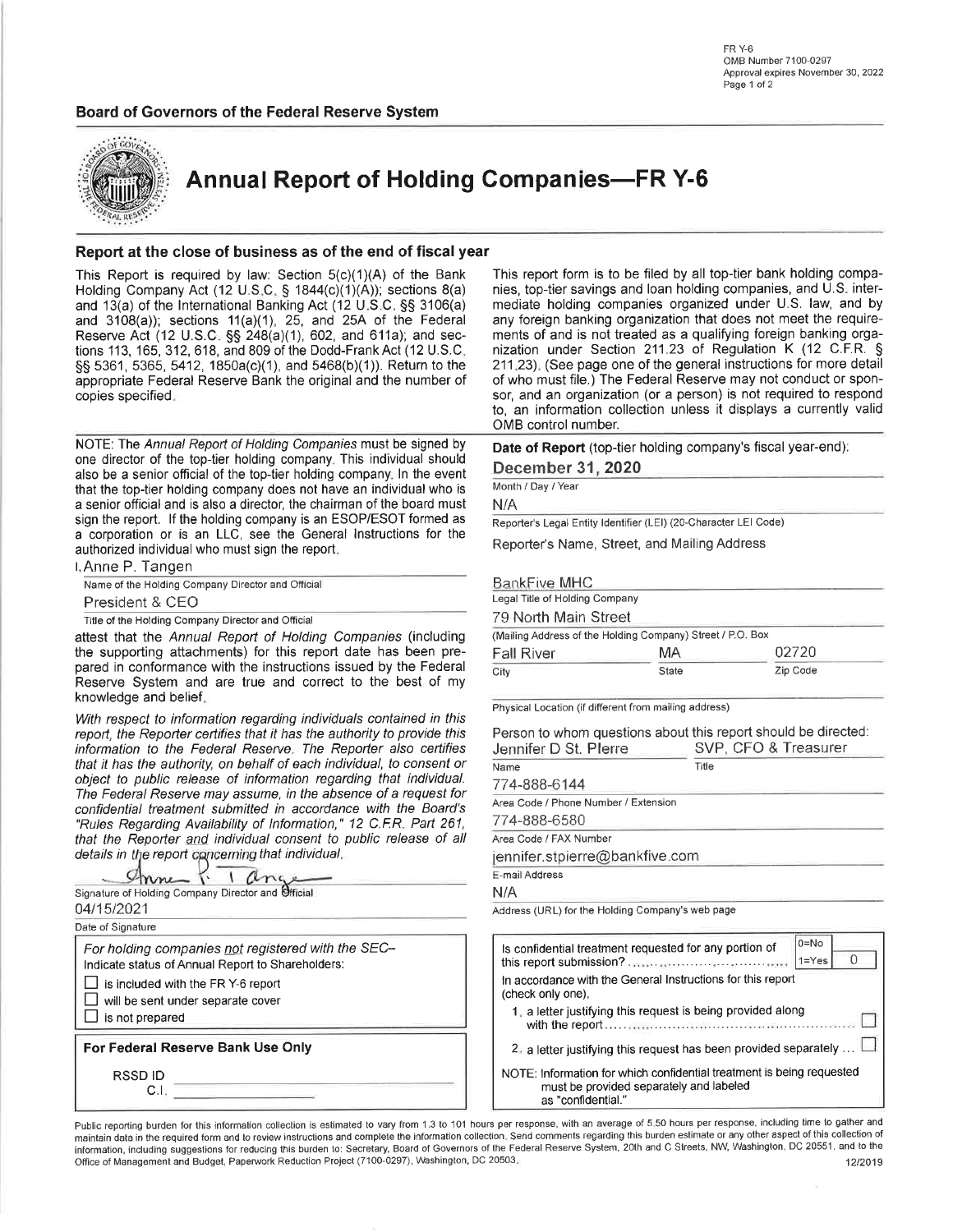# For Use By Tiered Holding Companies

Top-tiered holding companies must list the names, mailing address, and physical locations of each of their subsidiary holding companies below.

| <b>BankFive Corporation</b>                           |                                                                       |          |      |                                                                       |          |  |  |  |  |  |
|-------------------------------------------------------|-----------------------------------------------------------------------|----------|------|-----------------------------------------------------------------------|----------|--|--|--|--|--|
| Legal Title of Subsidiary Holding Company             |                                                                       |          |      | Legal Title of Subsidiary Holding Company                             |          |  |  |  |  |  |
| 79 North Main Street                                  |                                                                       |          |      |                                                                       |          |  |  |  |  |  |
|                                                       | (Mailing Address of the Subsidiary Holding Company) Street / P.O. Box |          |      | (Mailing Address of the Subsidiary Holding Company) Street / P.O. Box |          |  |  |  |  |  |
| <b>Fall River</b>                                     | MA                                                                    | 02720    |      |                                                                       |          |  |  |  |  |  |
| City                                                  | State                                                                 | Zip Code | City | State                                                                 | Zip Code |  |  |  |  |  |
|                                                       | Physical Location (if different from mailing address)                 |          |      | Physical Location (if different from mailing address)                 |          |  |  |  |  |  |
| Legal Title of Subsidiary Holding Company             |                                                                       |          |      | Legal Title of Subsidiary Holding Company                             |          |  |  |  |  |  |
|                                                       | (Mailing Address of the Subsidiary Holding Company) Street / P.O. Box |          |      | (Mailing Address of the Subsidiary Holding Company) Street / P.O. Box |          |  |  |  |  |  |
| City                                                  | State                                                                 | Zip Code | City | State                                                                 | Zip Code |  |  |  |  |  |
|                                                       | Physical Location (if different from mailing address)                 |          |      | Physical Location (if different from mailing address)                 |          |  |  |  |  |  |
| Legal Title of Subsidiary Holding Company             |                                                                       |          |      | Legal Title of Subsidiary Holding Company                             |          |  |  |  |  |  |
|                                                       | (Mailing Address of the Subsidiary Holding Company) Street / P.O. Box |          |      | (Mailing Address of the Subsidiary Holding Company) Street / P.O. Box |          |  |  |  |  |  |
| City                                                  | State                                                                 | Zip Code | City | State                                                                 | Zip Code |  |  |  |  |  |
| Physical Location (if different from mailing address) |                                                                       |          |      | Physical Location (if different from mailing address)                 |          |  |  |  |  |  |
| Legal Title of Subsidiary Holding Company             |                                                                       |          |      | Legal Title of Subsidiary Holding Company                             |          |  |  |  |  |  |
|                                                       | (Mailing Address of the Subsidiary Holding Company) Street / P.O. Box |          |      | (Mailing Address of the Subsidiary Holding Company) Street / P.O. Box |          |  |  |  |  |  |
| City                                                  | State                                                                 | Zip Code | City | State                                                                 | Zip Code |  |  |  |  |  |
| Physical Location (if different from mailing address) |                                                                       |          |      | Physical Location (if different from mailing address)                 |          |  |  |  |  |  |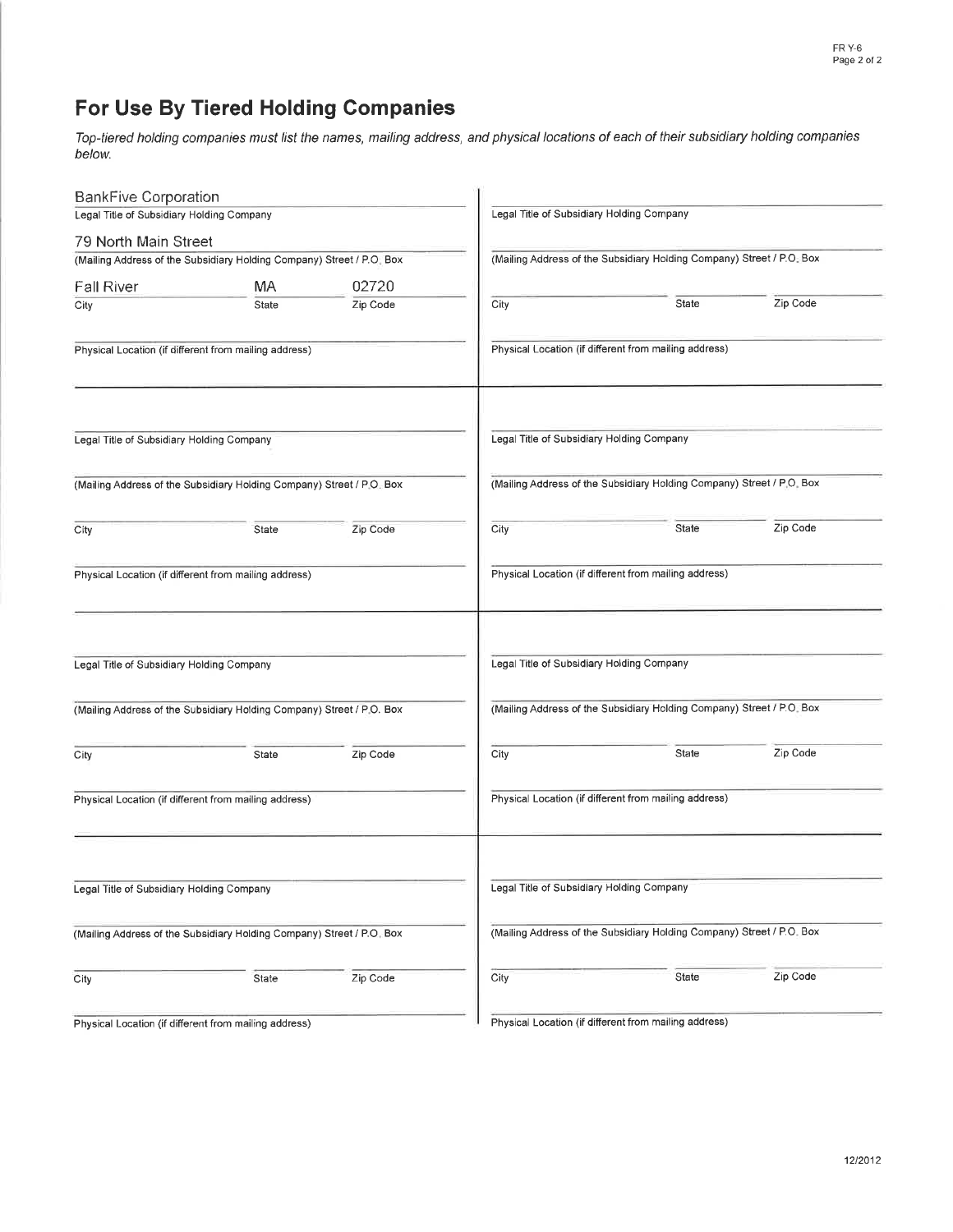### **FR Y-6 Report Items BankFive, MHC**

**Report Item 1: Annual Report to Shareholder** - BankFive, MHC is not registered with the Securities and Exchange Commission and provides no reports to shareholders. Enclosed is the annual audited financials as of December 31, 2020 for BankFive, MHC. These financial statements are to be treated confidentially.

**Report Item 2a: Organizational Chart** - Enclosed is an organizational chart for BankFive, MHC and its affiliates.

**Report Item 2b: Domestic Branch Listing** - Enclosed is the listing for branches of BankFive, banking subsidiary of BankFive, MHC.

**Report Item 3: Securities Holders** - BankFive, MHC as a mutual holding company has no security holders that met the requirements of this report item.

**Report Item 4: Insiders** - Enclosed is a report detailing the information for individuals qualifying as insiders for BankFive MHC and BankFive Corporation.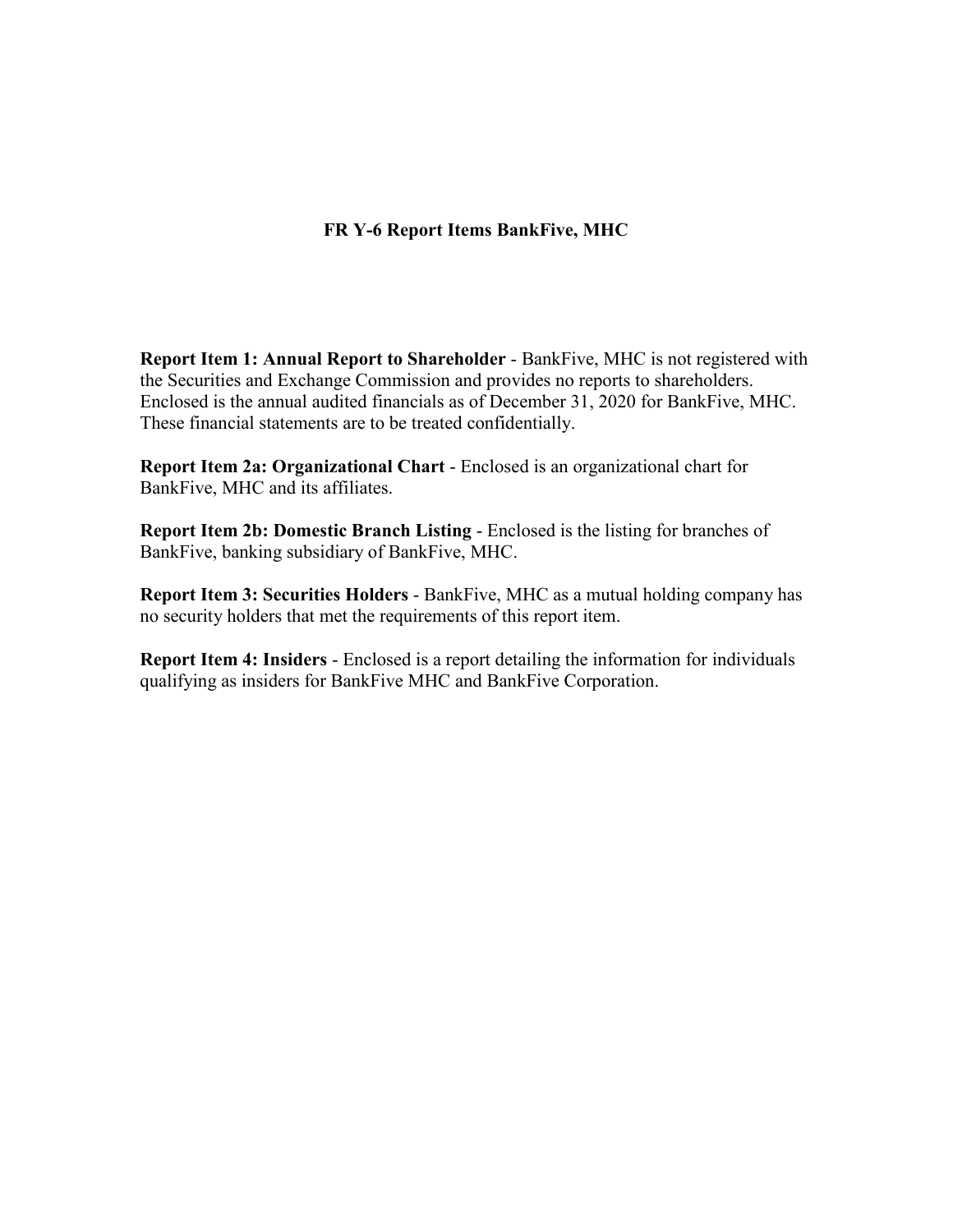## **Form FR Y-6 BankFive, MHC Fall River, MA, 02720 Fiscal Year Ending December 31, 2020 Organizational Chart**

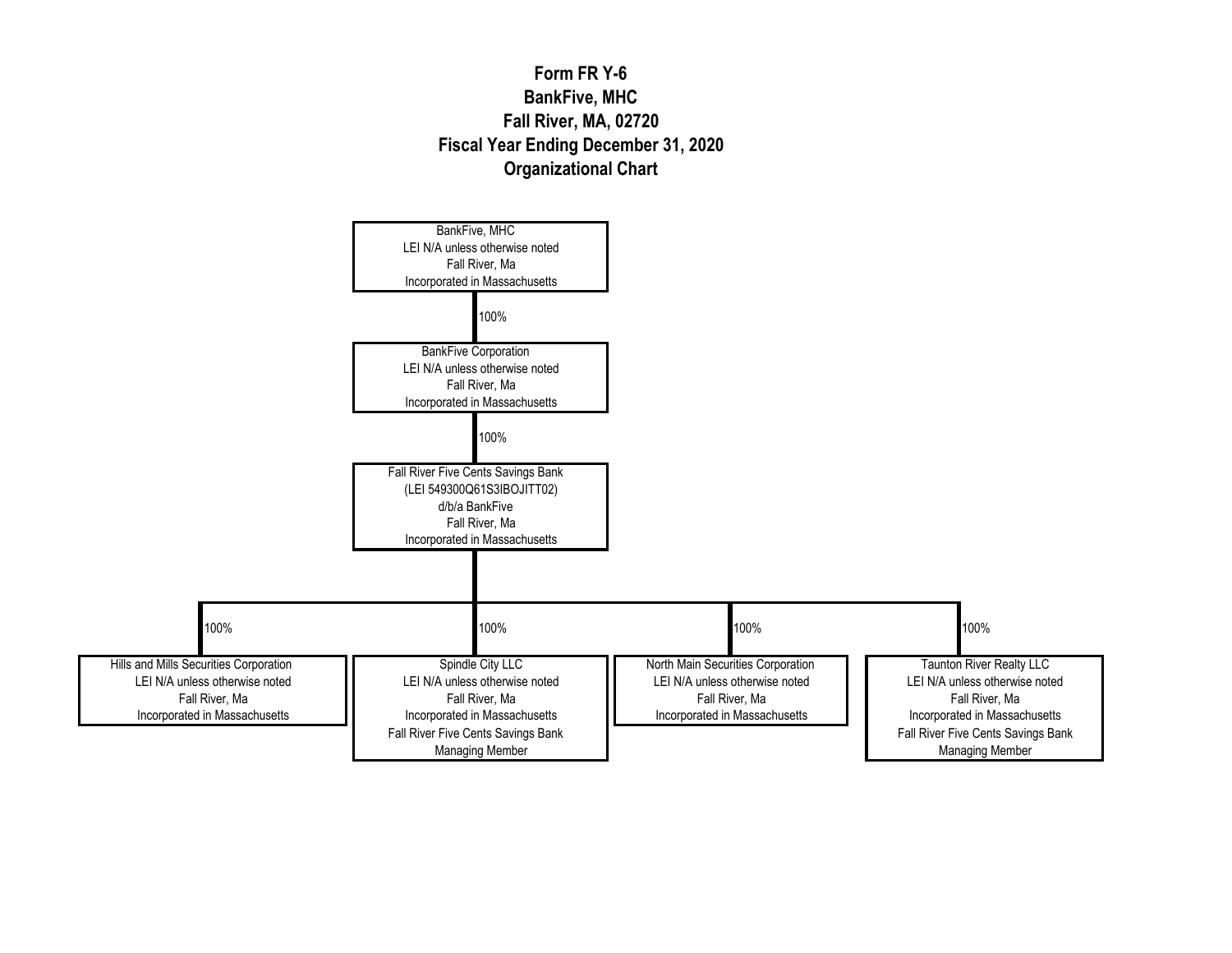The data are as of 12/31/2020. Data reflects information that was received and processed through 12/31/2020.

#### **Reconciliation and Verification Steps**

1. In the **Data Action** column of each branch row, enter one or more of the actions specified below

2. If required, enter the date in the **Effective Date** column

#### **Actions**

**OK:** If the branch information is correct, enter 'OK' in the Data Action column.

**Change:** If the branch information is incorrect or incomplete, revise the data, enter 'Change' in the **Data Action** column and the date when this information first became valid in the **Effective Date** column. **Close:** If a branch listed was sold or closed, enter 'Close' in the **Data Action** column and the sale or closure date in the **Effective Date** column. **Delete:** If a branch listed was never owned by this depository institution, enter 'Delete' in the **Data Action** column.

**Add:** If a reportable branch is missing, insert a row, add the branch data, and enter 'Add' in the **Data Action** column and the opening or acquisition date in the **Effective Date** column.

If printing this list, you may need to adjust your page setup in MS Excel. Try using landscape orientation, page scaling, and/or legal sized paper.

#### **Submission Procedure**

When you are finished, send a saved copy to your FRB contact. See the detailed instructions on this site for more information. If you are e-mailing this to your FRB contact, put your institution name, city and state in the subject line of the e-mail.

#### Note:

To satisfy the **FR Y-10 reporting requirements**, you must also submit FR Y-10 Domestic Branch Schedules for each branch with a **Data Action** of Change, Close, Delete, or Add. The FR Y-10 report may be submitted in a hardcopy format or via the FR Y-10 Online application - https://y10online.federalreserve.gov.

\* FDIC UNINUM, Office Number, and ID\_RSSD columns are for reference only. Verification of these values is not required.

|     |                                                |                               |                                           |                             |                   |           |                        |                |                              |                                                |                                           | <b>Head Office</b> |                 |
|-----|------------------------------------------------|-------------------------------|-------------------------------------------|-----------------------------|-------------------|-----------|------------------------|----------------|------------------------------|------------------------------------------------|-------------------------------------------|--------------------|-----------------|
|     | Data Action Effective Date Branch Service Type | Branch ID_RSSD*  Popular Name |                                           | <b>Street Address</b>       | <b>City</b>       | State     | <b>Zip Code County</b> |                | Country                      | <b>FDIC UNINUM* Office Number* Head Office</b> |                                           | ID_RSSD*           | <b>Comments</b> |
| Ok  | Full Service (Head Office)                     |                               | 833404 FALL RIVER FIVE CENTS SAVINGS BANK | 79 NORTH MAIN STREET        | <b>FALL RIVER</b> | <b>MA</b> | 02720                  | <b>BRISTOL</b> | UNITED STATES   Not Required | Not Required                                   | <b>FALL RIVER FIVE CENTS SAVINGS BANK</b> | 833404             |                 |
| Ok  | Full Service                                   |                               | 2753609 DARTMOUTH BRANCH                  | 136 FAUNCE CORNER ROAD      | DARTMOUTH         | MA        | 02747                  | <b>BRISTOL</b> | UNITED STATES   Not Required | Not Required                                   | <b>FALL RIVER FIVE CENTS SAVINGS BANK</b> | 833404             |                 |
| Ok  | Full Service                                   |                               | 3782549 FAIRHAVEN BRANCH                  | 105 HUTTLESTON AVENUE       | <b>FAIRHAVEN</b>  | MA        | 02719                  | <b>BRISTOL</b> | UNITED STATES Not Required   | Not Required                                   | <b>FALL RIVER FIVE CENTS SAVINGS BANK</b> | 833404             |                 |
| Ok  | Full Service                                   |                               | 3782521 EXPRESS BRANCH                    | <b>55 THIRTEENTH STREET</b> | <b>FALL RIVER</b> | MA        | 02720                  | <b>BRISTOL</b> | UNITED STATES   Not Required | Not Required                                   | <b>FALL RIVER FIVE CENTS SAVINGS BANK</b> | 833404             |                 |
| Ok  | ull Service <sup>:</sup>                       |                               | 204509 MAIN STREET BRANCH                 | 1501 SOUTH MAIN STREET      | <b>FALL RIVER</b> | MA        | 02724                  | <b>BRISTOL</b> | UNITED STATES   Not Required | Not Required                                   | <b>FALL RIVER FIVE CENTS SAVINGS BANK</b> | 833404             |                 |
| Ok  | <b>Full Service</b>                            |                               | 205403 NORTH BRANCH                       | 4171 NORTH MAIN STREET      | <b>FALL RIVER</b> | <b>MA</b> | 02720                  | <b>BRISTOL</b> | UNITED STATES   Not Required | Not Required                                   | <b>FALL RIVER FIVE CENTS SAVINGS BANK</b> | 833404             |                 |
| Ok  | Full Service                                   |                               | 187107 PLEASANT STREET BRANCH             | 1301 PLEASANT STREET        | <b>FALL RIVER</b> | MA        | 02723                  | <b>BRISTOL</b> | UNITED STATES Not Required   | Not Required                                   | <b>FALL RIVER FIVE CENTS SAVINGS BANK</b> | 833404             |                 |
| Ok  | Full Service                                   |                               | 802709 PRESIDENT AVENUE BRANCH            | 1604 PRESIDENT AVENUE       | <b>FALL RIVER</b> | MA        | 02720                  | <b>BRISTOL</b> | UNITED STATES Not Required   | Not Required                                   | <b>FALL RIVER FIVE CENTS SAVINGS BANK</b> | 833404             |                 |
| 0k. | Full Service                                   |                               | 230508 COUNTY STREET BRANCH               | 160 COUNTY STREET           | NEW BEDFORD MA    |           | 02740                  | <b>BRISTOL</b> | UNITED STATES Not Required   | Not Required                                   | <b>FALL RIVER FIVE CENTS SAVINGS BANK</b> | 833404             |                 |
| Ok  | ull Service <sup>:</sup>                       |                               | 1160228 NEW BEDFORD BRANCH                | 1724 ACUSHNET AVE           | NEW BEDFORD MA    |           | 02746                  | <b>BRISTOL</b> | UNITED STATES   Not Required | Not Required                                   | <b>FALL RIVER FIVE CENTS SAVINGS BANK</b> | 833404             |                 |
| Ok  | <b>Full Service</b>                            |                               | 1357756 SOMERSET BRANCH                   | <b>54 COUNTY STREET</b>     | SOMERSET          | <b>MA</b> | 02726                  | <b>BRISTOL</b> | UNITED STATES Not Required   | Not Required                                   | <b>FALL RIVER FIVE CENTS SAVINGS BANK</b> | 833404             |                 |
| Ok  | Full Service                                   |                               | 204901 SWANSEA BRANCH                     | 497 MILFORD ROAD            | SWANSEA           | MA        | 02777                  | <b>BRISTOL</b> | UNITED STATES   Not Required | Not Required                                   | <b>FALL RIVER FIVE CENTS SAVINGS BANK</b> | 833404             |                 |
| Ok  | <b>Full Service</b>                            |                               | 4840820 BRISTOL BRANCH                    | 590 METACOM AVENUE          | <b>BRISTOL</b>    |           | 02809                  | <b>BRISTOL</b> | UNITED STATES   Not Required | Not Required                                   | <b>FALL RIVER FIVE CENTS SAVINGS BANK</b> | 833404             |                 |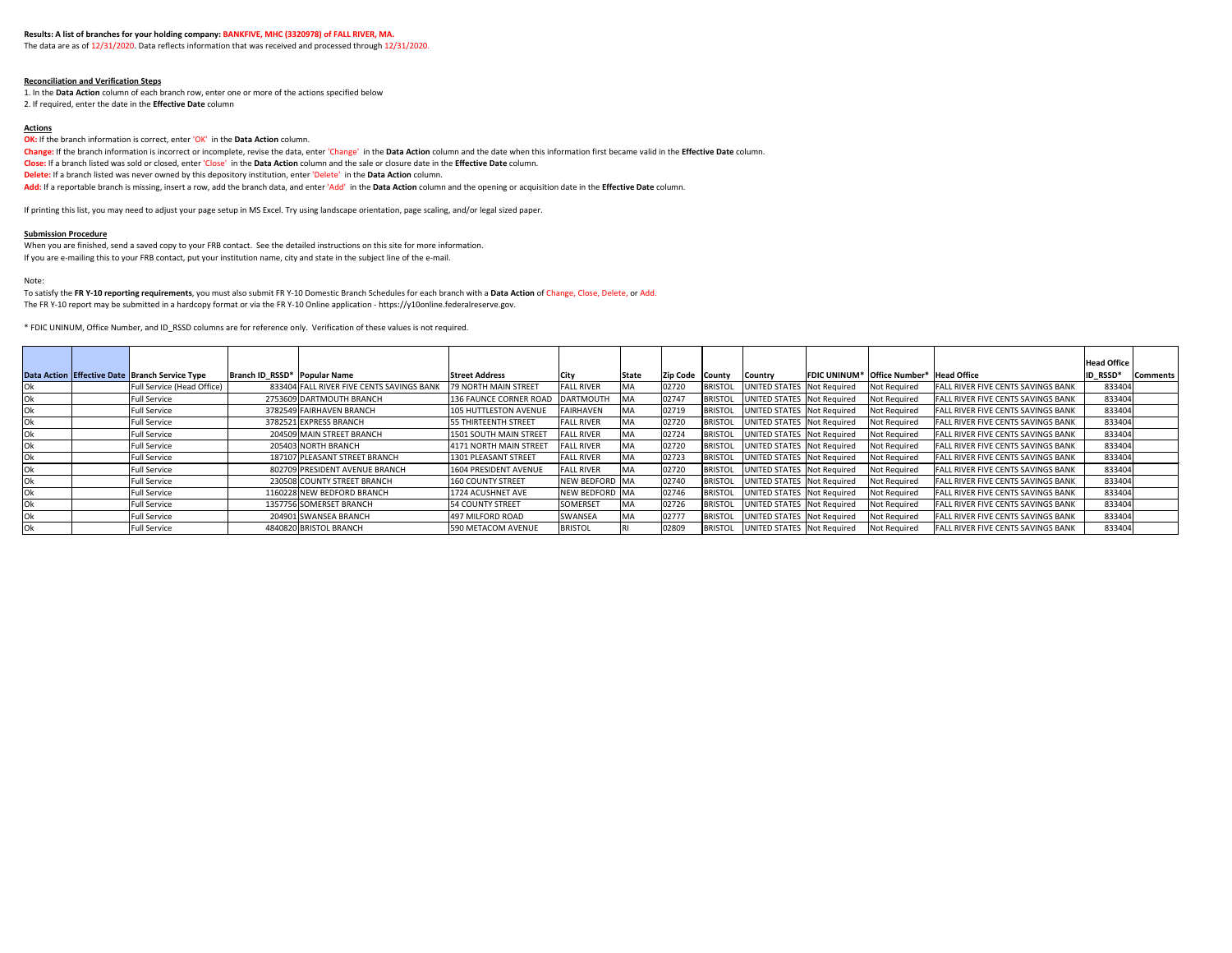#### **Form FR Y-6 BankFive Corporation Fall River, MA Fiscal Year Ending December 31, 2020**

### **Report Item 4 (Insiders):**

| Names & Addresses<br>(City and State)   | <b>Principal Occupation</b><br>if other than Bank<br>Holding Company | Title & Position<br>with Bank Holding<br>Company | <b>Title and Position</b><br>with Subsidiaries*        | Title & Position<br>with Other<br><b>Businesses</b>               | Percentage of<br>Voting Shares in<br>Bank H.C. | Percentage of<br>Voting Shares in<br>Subsidiaries | List names of Other Companies<br>(Including Partnerships) if 25% or more<br>voting securities are held. Name & %                                                                     |
|-----------------------------------------|----------------------------------------------------------------------|--------------------------------------------------|--------------------------------------------------------|-------------------------------------------------------------------|------------------------------------------------|---------------------------------------------------|--------------------------------------------------------------------------------------------------------------------------------------------------------------------------------------|
| Anne P. Tangen<br>Dartmouth, MA         | n/a                                                                  |                                                  | Trustee, President & CEO Director, President & CEO - 1 | n/a                                                               | n/a                                            | n/a                                               | n/a                                                                                                                                                                                  |
| Robert F. Collins<br>Fall River, MA     | n/a                                                                  | <b>Executive Vice President</b>                  | $EVP - 1$                                              | n/a                                                               | n/a<br>n/a                                     |                                                   | n/a                                                                                                                                                                                  |
| Paul S. Medeiros<br>Bristol, RI         | n/a                                                                  | Senior Vice President                            | $SVP - 1$                                              | n/a                                                               | n/a                                            | n/a                                               | n/a                                                                                                                                                                                  |
| Catherine A. Dillon<br>Marshfield, MA   | n/a                                                                  | Senior Vice President                            | $SVP - 1$                                              | n/a                                                               | n/a                                            | n/a                                               | n/a                                                                                                                                                                                  |
| Maria L. Urdi<br>North Easton, MA       | n/a                                                                  | <b>Senior Vice President</b>                     | $SVP - 1$                                              | n/a                                                               | n/a                                            | n/a                                               | n/a                                                                                                                                                                                  |
| Patrick J. Deady<br>North Kingston, RI  | n/a                                                                  | <b>Senior Vice President</b>                     | $SVP - 1$                                              | n/a                                                               | n/a                                            | n/a                                               | n/a                                                                                                                                                                                  |
| Jennifer D. St. Pierre<br>Dartmouth, MA | n/a                                                                  | Senior Vice President, CFO<br>& Treasurer        | <b>SVP - 1</b>                                         | n/a                                                               | n/a                                            | n/a                                               | n/a                                                                                                                                                                                  |
| Victoria B. Kane<br>Dover, MA           | n/a                                                                  | <b>Senior Vice President</b>                     | $SVP - 1$                                              | n/a                                                               | n/a                                            | n/a                                               | n/a                                                                                                                                                                                  |
| Gregory J. Medeiros<br>Tiverton, RI     | n/a                                                                  | Senior Vice President                            | <b>SVP - 1</b>                                         | n/a                                                               | n/a                                            | n/a                                               | n/a                                                                                                                                                                                  |
| Maureen Terranova<br>Jamestown, RI      | n/a                                                                  | Senior Vice President                            | $SVP - 1$                                              | n/a                                                               | n/a                                            | n/a                                               | n/a                                                                                                                                                                                  |
| Jennifer Dooling<br>Marston Mills, MA   | n/a                                                                  | <b>Senior Vice President</b>                     | $SVP - 1$                                              | n/a                                                               | n/a                                            | n/a                                               | n/a                                                                                                                                                                                  |
| William Beauchene<br>Lincoln, RI        | n/a                                                                  | <b>First Vice President</b>                      | $FVP - 1$                                              | n/a                                                               | n/a                                            | n/a                                               | n/a                                                                                                                                                                                  |
| Lynn Motta<br>Dartmouth, MA             | n/a                                                                  | <b>First Vice President</b>                      | $FVP - 1$                                              | n/a                                                               | n/a                                            | n/a                                               | n/a                                                                                                                                                                                  |
| Jimmy Costa<br>Dartmouth, MA            | n/a                                                                  | <b>First Vice President</b>                      | $FVP - 1$                                              | n/a                                                               | n/a                                            | n/a                                               | n/a                                                                                                                                                                                  |
| Jeff Sanson<br>Taunton, MA              | n/a                                                                  | <b>First Vice President</b>                      | $FVP - 1$                                              | n/a                                                               | n/a                                            | n/a                                               | n/a                                                                                                                                                                                  |
| Greg Cambio<br>Johnston, RI             | n/a                                                                  | <b>First Vice President</b>                      | $FVP - 1$                                              | n/a                                                               | n/a                                            | n/a                                               | n/a                                                                                                                                                                                  |
| <b>Charles DeSimone</b><br>Dennis MA    | n/a                                                                  | <b>First Vice President</b>                      | $FVP - 1$                                              | n/a                                                               | n/a                                            | n/a                                               | n/a                                                                                                                                                                                  |
| <b>Richard Lafrance</b><br>Westport, MA | Restauranteur                                                        | Trustee, Chairman                                | Director - 1                                           | President<br>Lafrance Enterprises &<br>Lafrance Hospitality Corp. | n/a                                            | n/a                                               | Lafrance Hospitality Company - 80%<br>Lafrance Bros. Inc. - 60%<br>Bittersweet Restaurant, Inc. - 90%<br>Dartmouth Hospitality Co. - 80%<br>Westport Hampton - 100%<br>Rachels - 30% |
| Peter C. Bogle<br>Dartmouth, MA         | Retired                                                              | Trustee, Clerk                                   | Director - 1                                           | n/a                                                               | n/a                                            | n/a                                               | n/a                                                                                                                                                                                  |
| William H. Lapointe<br>Swansea, MA      | Insurance Agent                                                      | Trustee                                          | Director - 1                                           | President<br>Lapointe Insurance Agency                            | n/a                                            | n/a                                               | Herman W. Lapointe, Jr. Insurance Agency Inc. - 50%<br>Lapointe Insurance Services, Inc. - 50%<br>Oak Grove Property, Inc                                                            |